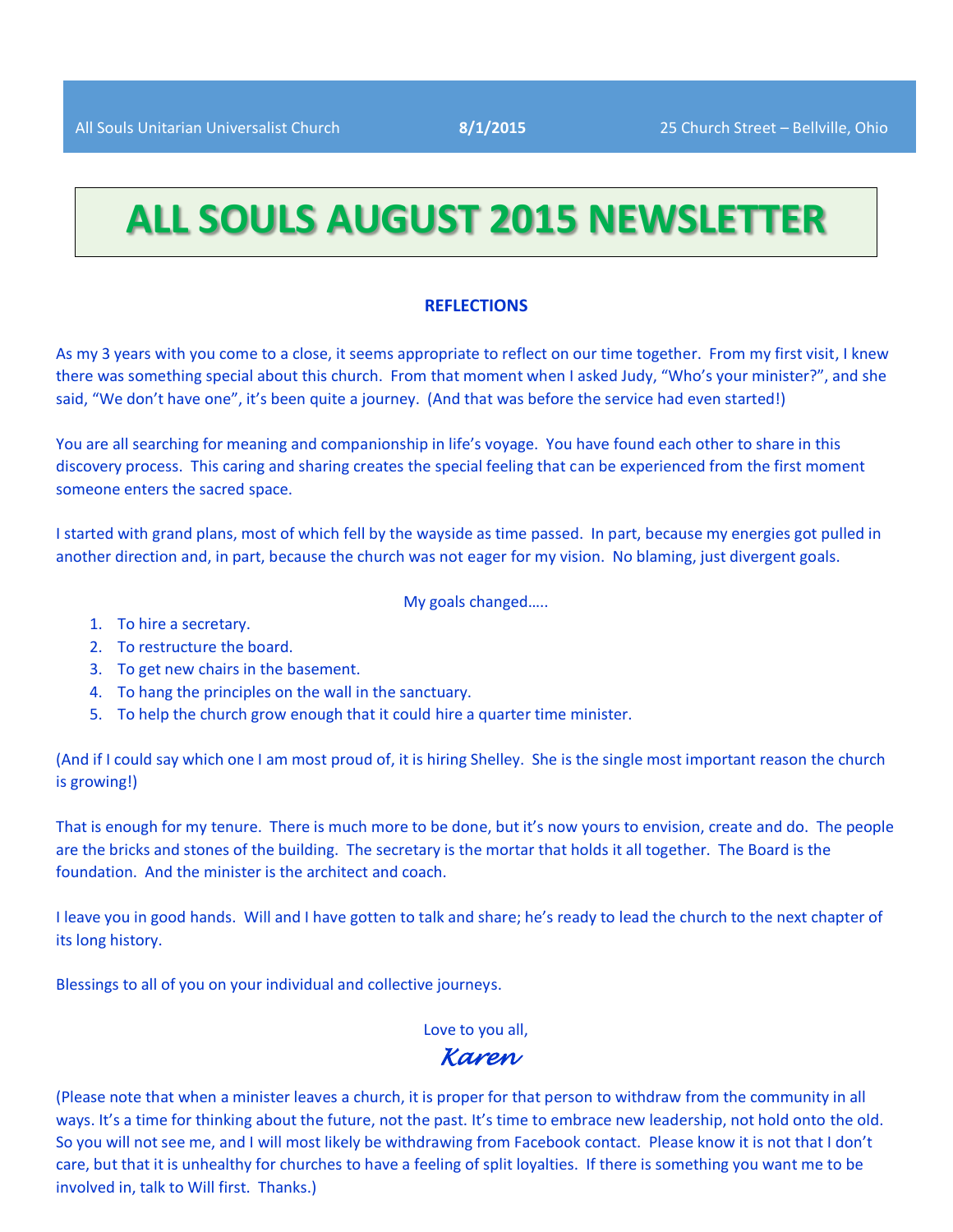# *MESSAGES FROM THE BOARD*

#### **…from Glenn Myers, President**

#### **THE DEMOCRATIC PROCESS - NOT EASY**

According to the fifth Principle, we UUs affirm and promote the democratic process within our congregation and in society at large. That's a mouthful at the least, but it has a wholesome American flavor.

The problem is, there are winners and losers when issues are decided by a majority vote. The winners get their way, the losers do not. The success of the process depends on the behavior of the losers -- whether they can accept the results and support the decision of the majority.

Members of a UU Church are pledged to support the seven Principles, the fifth one addressing the democratic process. Therefore, UU Churches should not have any problems in making policy and business decisions. Right?

All of this seems pretty reasonable, but it flies in the face of another principle, not one of the seven. It is the perception of UU folks that they have a hard time making decisions about anything, a perception often heard from self-deprecating UUs themselves. Ergo, the hedge, consensus.

Popular among UUs is decision making by consensus rather than by vote. As an example, I propose a scenario of Board meeting in which members are discussing and discussing more, a controversial issue - no one is willing to present a motion and, finally when everyone is tired of talking about it, one of the Board members suggests a solution. The boardroom gets quiet and the chairman says, "OK, do we all agree on this solution?" No one objects. The issue has been decided by consensus. Actually the decision was made by two people, the member making the suggestion and the chairman who recognized it. The other Board members did not have to go on record one way or the other - their representation of the Congregation membership that elected them was nonexistent. If the comfort of not having to make a personal decision is more important . . . but who knows what the decision would have been if the issue had been put to a vote.

My point in this is not to put anyone down, but to suggest the democratic process as the better way to make decisions, even though it's not easy. All Souls health and growth depend on keeping up with the times, and this requires new ideas. Change is always difficult and decisions made by consensus are more likely to be conservative, often keeping a church stuck in the past.



*"WE TAKE INCLUSIVITY AND DIVERSITY SERIOUSLY"*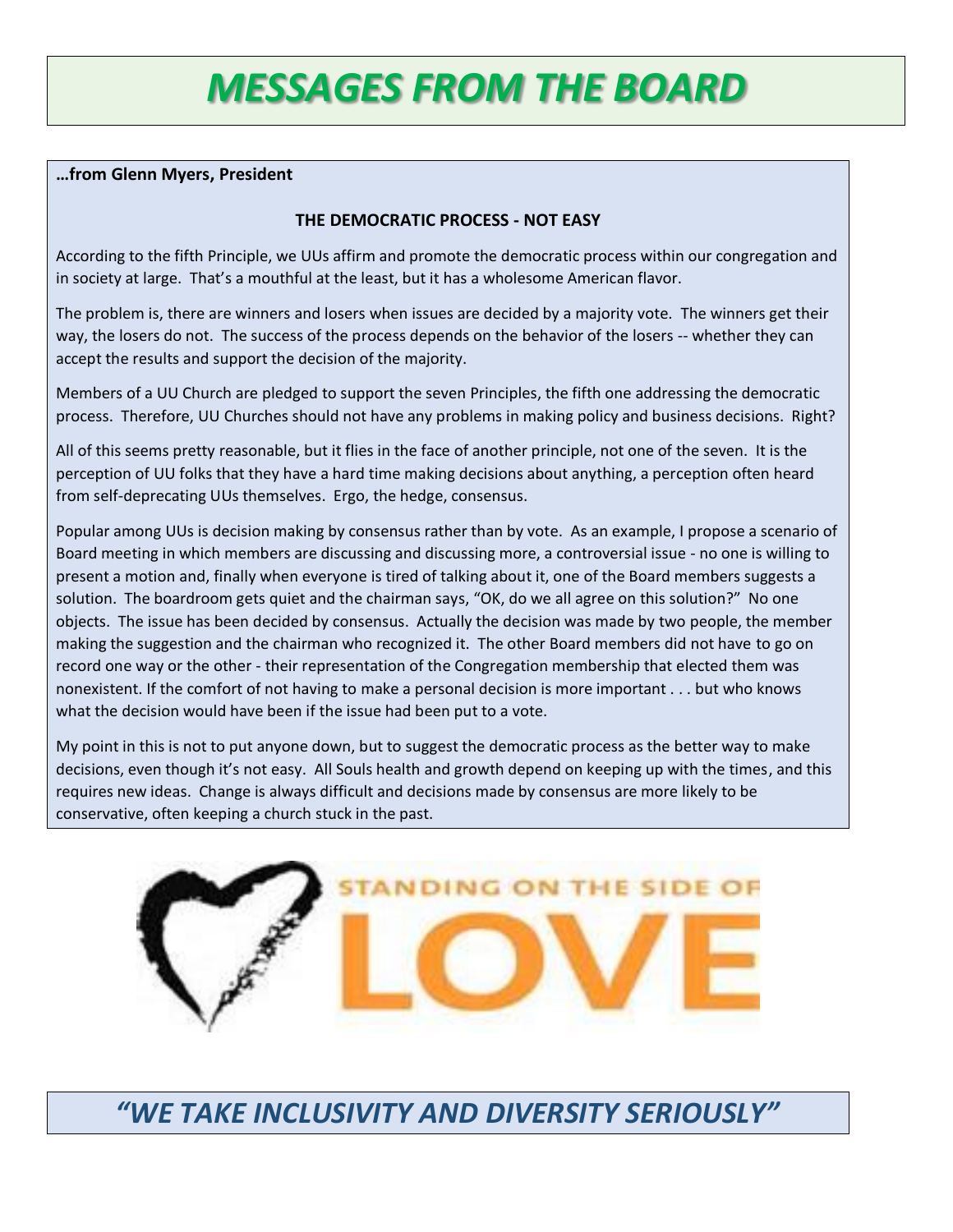# **JUNE TREASURER'S REPORT**

|                                      | <b>JUNE</b> | $Y-T-D$   |
|--------------------------------------|-------------|-----------|
| <b>INCOME</b>                        |             |           |
| <b>Pledges</b>                       | 2,001.00    | 24,913.00 |
| <b>Offerings</b>                     | 585.00      | 6,909.76  |
| <b>Donations - Maintenance Fund</b>  | 0.00        | 3,080.00  |
| <b>Kenya Coin Collection</b>         | 130.35      | 937.43    |
| <b>Chair Fund</b>                    | 10.96       | 1,233.96  |
| <b>Rummage Sale</b>                  | 55.00       | 2,258.40  |
| <b>Recycle</b>                       | 40.88       | 344.63    |
| <b>Minister's Discretionary Fund</b> | 0.00        | $-70.00$  |
| <b>Other</b>                         | 0.00        | 1,229.40  |
| <b>TOTAL</b>                         | 2,823.19*   | 40,836.58 |
| <b>EXPENSES</b>                      | 4,560.65**  | 40,813.02 |
| <b>DIFFERENCE</b>                    | $-1,737.46$ | 23.56     |

**\*A monthly income of \$3,039.33 is required in order to meet annual expenses of \$36,472.00**

| ** Expenses Other than "Usual" | Sign - \$1,950.00            |  |
|--------------------------------|------------------------------|--|
|                                | <b>Sign Permit - \$51.00</b> |  |

## **JUNE PLEDGE REPORT**

| <b>Total Members</b>      | 27<br>22    |           |
|---------------------------|-------------|-----------|
| <b>Total Pledges</b>      |             |           |
| <b>Average Attendance</b> | 60          |           |
|                           | <b>JUNE</b> | $Y-T-D$   |
| <b>Amount Pledged</b>     | 1,659.00    | 22,993.00 |
| <b>Amount Received</b>    | 2,001.00    | 24,913.00 |
| <b>VARIANCE</b>           | 342.00      | 1,920.00  |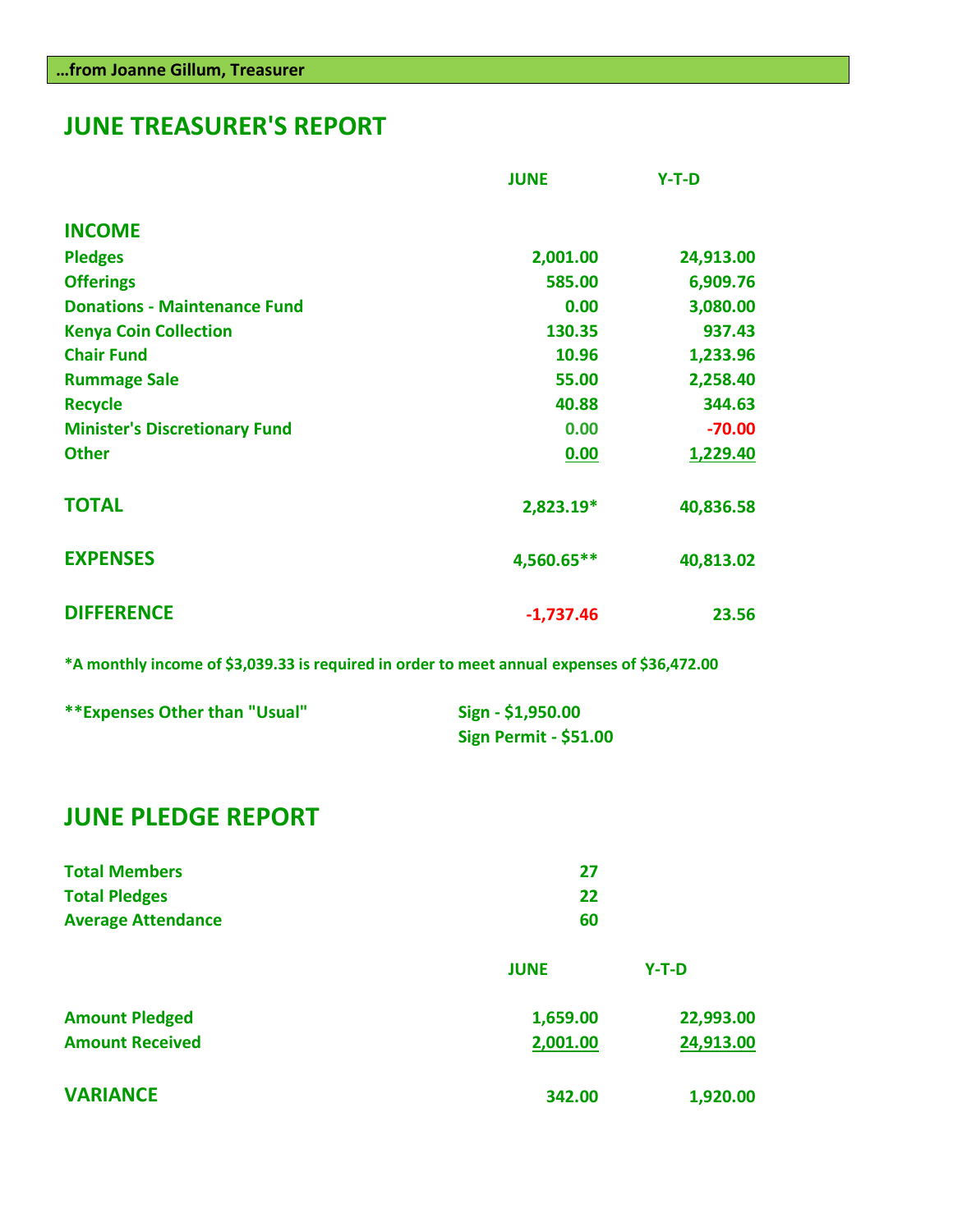#### **…from Chuck Rhodes, Building & Maintenance Trustee**

At the summer bazaar, two of the round tables and eight extra folding chairs were sold. To replace the round tables, we purchased a molded, composed table that is of the same size, but much lighter and easier to move.

The chair lift was out of order for a couple of weeks. It needed a new transformer and two batteries that had to be ordered from the manufacturer. SORRY FOR THE INCONVENIENCE.

The front door lock was serviced and rekeyed. This should eliminate the problems we have had of locking and unlocking the door.

With the weather improving, it is time for outside painting. The basement windows and front door need painted this summer. I am seeking volunteers who enjoy painting. We will provide equipment and supplies. You can paint at your convenience. Those who would be interested, please contact me for scheduling the work.

I saved the good news for last. THE NEW CHURCH SIGN HAS BEEN RECEIVED AND ERECTED. ۞ ۞ Thanks to Jay Gilbert, Levi Waltz, L.D. Ball and Sahvanna Macpherson, the old sign was removed and the new one put up in a day and a half. Special THANKS to Jay and Levi who did yeoman work.

This project began about five years ago, when Jean Green thought we needed a new church sign. Her family honored her wishes by donating money received at her funeral to start a sign fund. Since then, others have contributed to the fund, particularly Mrs. Elizabeth Richmond, Reed's mother, which allowed us to purchase this beautiful sign. The original design concept was created by Brian Bartsch. The sign committee worked with Sign Graphix and developed what we now have in front of the church. The sign committee members are Mike Garber , Ann Kilgore , Bruce Kilgore , Sandy Macpherson , Reed Richmond , Chuck Rhodes and Judy Shaffer.



 **Jay Gilbert & Levi Waltz Jay Gilbert, L.D. Ball, Savannah Macpherson and Levi Waltz pose with the new sign.**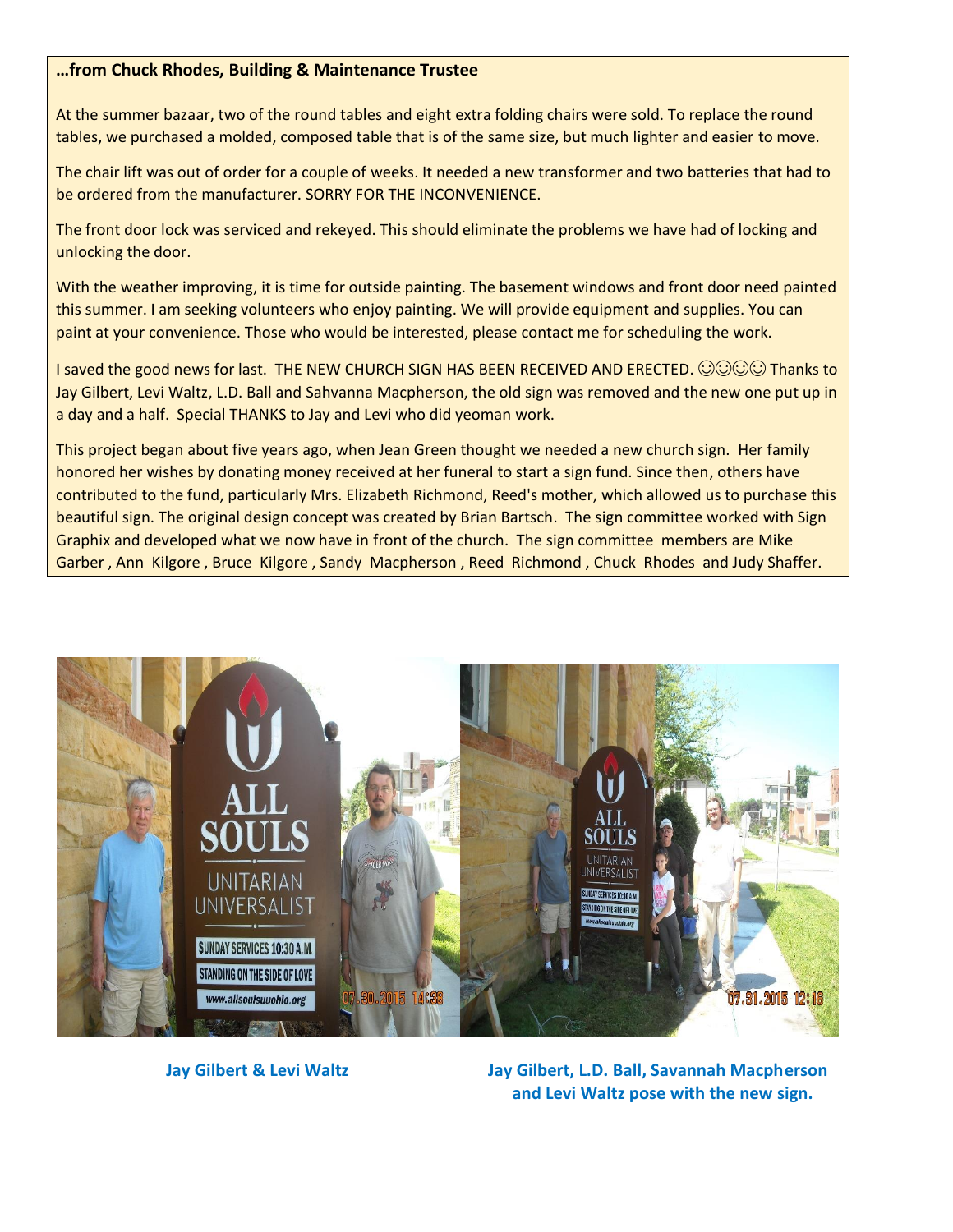#### **…from Liz Hansen, Religious Education Committee Chair**

Will Humphrey will continue to lead Adult RE, viewing TED talks and discussing on August 2 & 9.

Children's RE will continue with the UUA curriculum "World of Wonders". The kids will have class each Sunday during the service.

Did you know one of the sources of our living tradition is: "Humanist teachings which counsel us to heed the guidance of reason and the results of science, and warn us against idolatries of the mind and spirit"? I wonder how many folks have ever studied Humanism? I know my understanding is about as deep as the reference to it being one of the sources of our beliefs. I have wonderful news for those interested in gaining a little deeper understanding. There is a nice "Introduction to Humanism: A Primer on the History, Philosophy, and Goals of Humanism" available for free from the Kochhar Online Humanist Education website, which is a program of The Humanist Institute. From their website [\(http://cohe.humanistinstitute.org/introduction-to-humanism/\)](http://cohe.humanistinstitute.org/introduction-to-humanism/):

**By the time you've finished the two lessons of this module, you'll have a general understanding of what humanism is (and what it is not!), the role of humanism in history, the core principles of humanism, and what humanism offers the individual and society. We hope this course will inspire you to delve deeper into the rich culture of humanism by exploring other courses.**

So, if you are interested in leading this online class (maybe 4 sessions), PLEASE let me know! After Will's class is finished, we have nothing else lined up for the adults. I am in DESPERATE need of facilitators…without facilitators there is no adult RE program! I can work with you to find something you are comfortable doing on a topic you find interesting. Some classes require some advanced preparation, but many classes all you need to do is start a video or ask a couple questions and let the conversation develop. Thanks in advance, I look forward to another year of exciting and thought provoking Religious Education classes! If you are interested in being a facilitator, feel free to talk with me at church, email me at [lizhugenb@hotmail.com](mailto:lizhugenb@hotmail.com) or call me at 614-378-6476.

### **PASTORAL CARE DUTIES**

**Until the Pastoral Care Trustee position is filled,** 

**please contact Glenn Myers with any concerns about members' health or well-being.** 

#### **As always, Rev. Karen Bruno is available for more urgent Pastoral Care needs.**

- significant life changes: divorce, serious illness, hospitalization, surgery, a close friend or family member dies or is hospitalized
- you are experiencing some kind of loss, stress or minor mental health concern
- you are spiritually or emotionally searching and want a listening ear



**"Shaking It Down" during Children's Moment with Liz Hansen & speaker, Jenn Wilson.**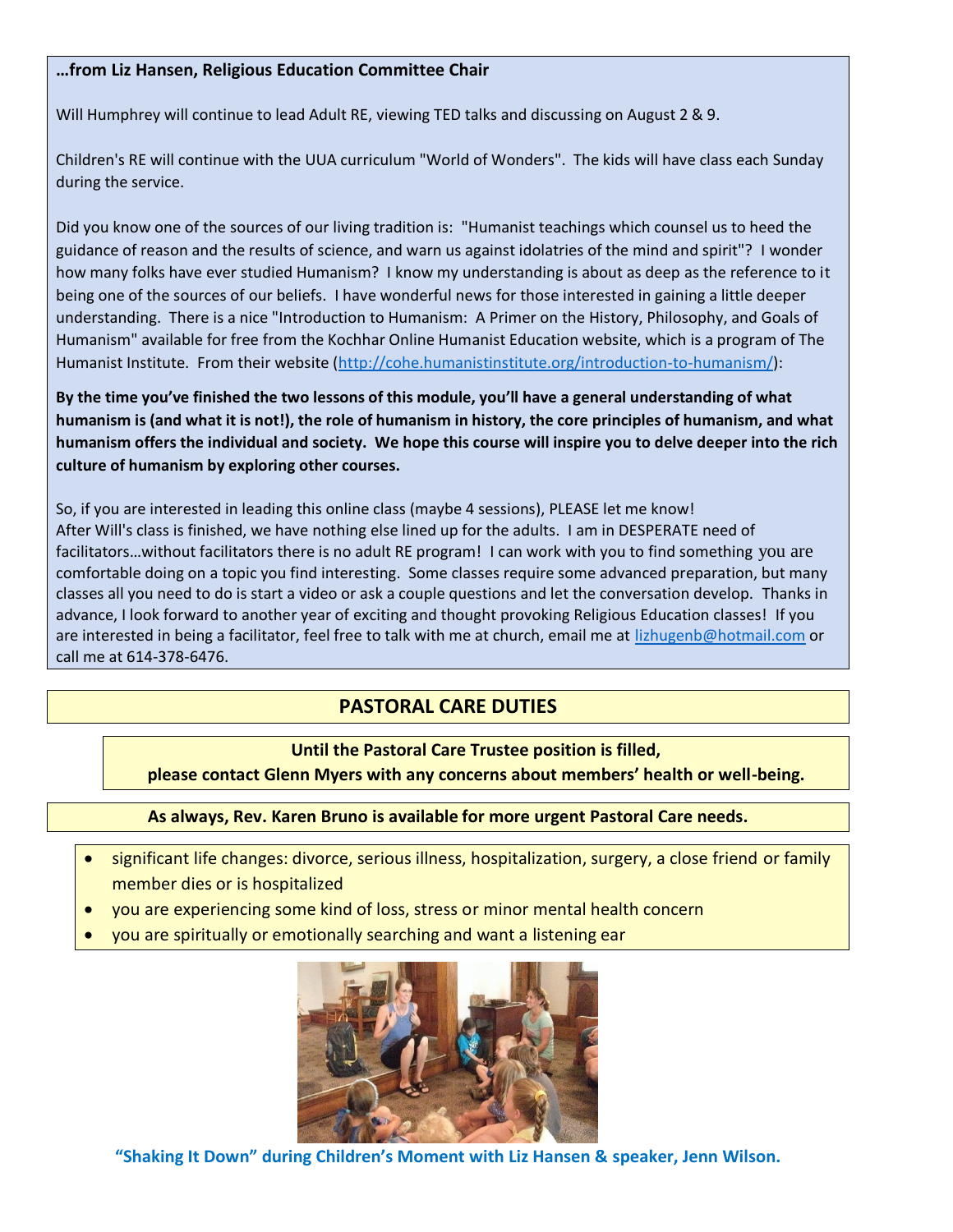#### **…from Bruce Kilgore, Fellowship Trustee**

Thank you to all who helped with the Rummage Sale and Luncheon on July 11!

Our next Pot Luck will be Sunday, August 30, at Palm Park. Ham and drinks will be furnished. **Please bring your own table service and a dish to share.** We will need help for clean-up after the meal.

Don't forget, we will have a display table at the Bellville Street Fair, which starts September 16. Please have items at church by 4:00 pm – fruits, flowers, vegetables, grains, corn stalks, sunflowers, etc.

**…from Irene Maginniss, Secretary**

#### **And the Saddles Stole the Show**

Many **Thank Yous** to all who helped make our annual July Bazaar and Luncheon a success. We had so many contributions of great Stuff, Food and Labor, and that made all the difference. Thank you for going through things at home--garages, attics, etc. If you priced, that lightened our load as well! Preparing and Cooking all the delicious food we had for our luncheon starts early and continues throughout the event. Appreciated also were all the answers to my endless questions, those who sorted and priced going through many boxes & bags of a wide variety of things to sell, as well as fetchers and haulers, builders and movers... "Could you move that over there?". Our able crew: upstairs, downstairs and outside were so helpful and full of smiles. Several pitched in with creative display ideas and put forth much effort taking orders and delivering food to outside vendors. (L.D., though, shocked some customers when they were charged \$10 for a bag.) Many thanks also to those who gave monetary donations. Every bit counts, and each and every one of you made a difference.

#### **…from Brian Moore, Pulpit & Worship Trustee**

#### **Greetings from the Pulpit Chair CELEBRATE DIVERSITY AND AN OPEN MIND**

I remember a long time ago watching a movie called "Forrest Gump". In the movie, Forrest was sitting on a bench having a conversation with an elderly lady about the Unitarian Universalist Church, and he told her it was like a box of chocolates, and you never know what you're going to get. Well it's been a long time since I saw that movie, maybe it wasn't exactly like that. But my point is the Unitarian Universalist Church is unique and diversified, and you're never always just sure what you are going to get but, like a box of chocolates, chances are it will taste pretty good.

A free and responsible search for the truth and meaning is our fourth principle. To search for truth and meaning means to have an open mind to many kinds of teachings, from Wiccan, Buddhism, Judaism, Hindu, Tao, Christian, Muslim, Native American and, most importantly, Unitarian Universalism. On any given Sunday, speakers can range from all of the above to more of a documentary, self-help seminar, geology, geography, science, nature, metaphysical, and reincarnation. Sometimes members of our own congregation take to the pulpit to be our speaker. What is nice about this variety is that no matter what we learn, if the speaker has nothing to do with Unitarian Universalism, half of our service is led by a church leader who chooses the hymns, readings, opening words, meditation, chalice lighting, and closing words, that most always focus on our personal beliefs and our principles.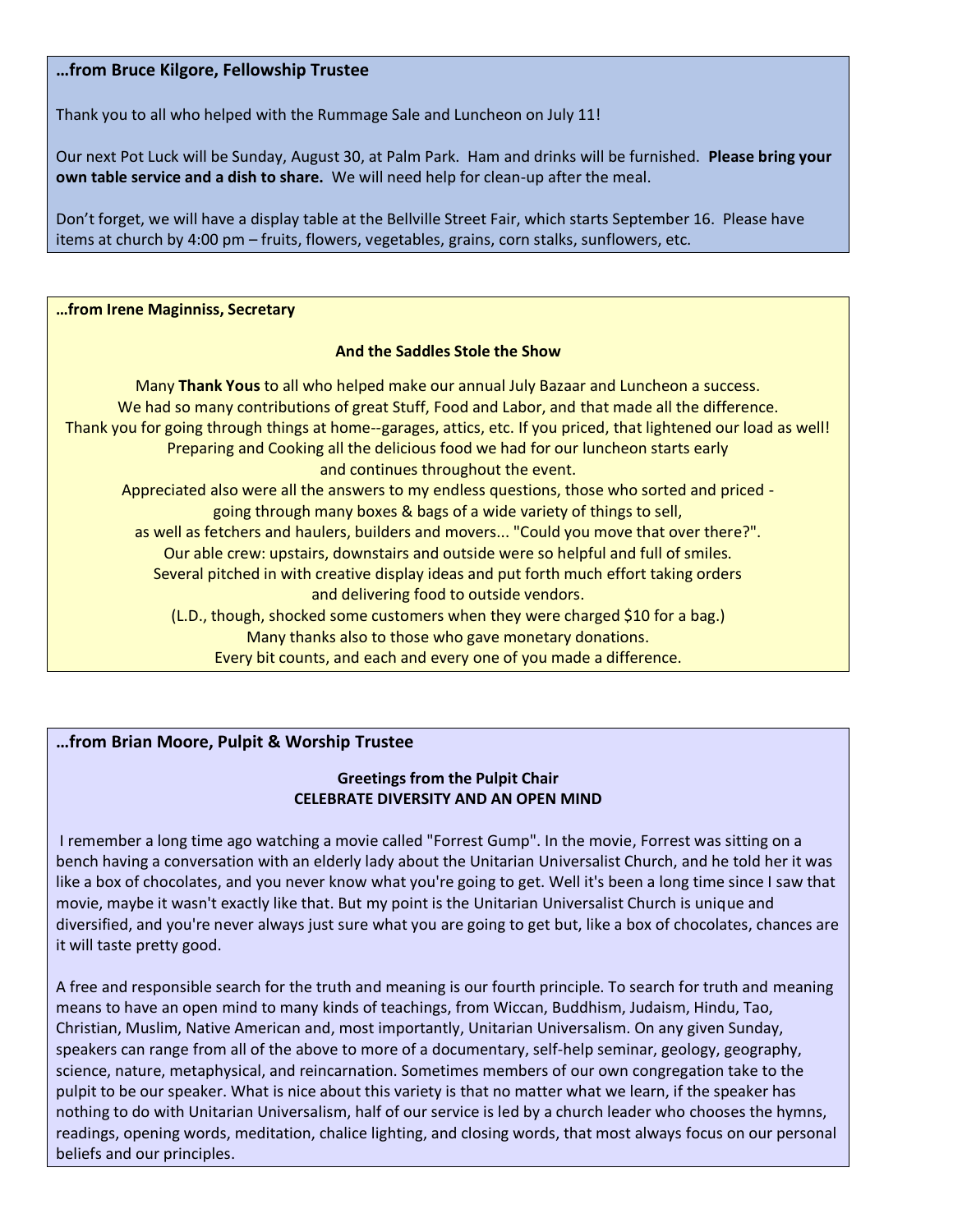#### **…Pulpit & Worship cont.**

Having one of the most diversified churches in Richland County is amazing and special. If you don't happen to care for a subject or speaker on any given Sunday, just come back the following Sunday and try a new experience. Like a box of chocolates, everyone has their favorites, and sometimes even chocolate covered things can be disappointing. But I think for the most part, with an open mind and a desire to search for truth and meaning, you will find any given Sunday fulfilling and enlightening.

With that, I celebrate my first full year as your pulpit chair. We have seen our attendance grow from an average of 45 per Sunday to 65. This is worth celebrating as well. Despite the fact that we all know of the people who have left us as well. People who claim our church was not doing this or not doing that. Well I say, don't ask what your church can do for you, but what you can do for your church. Every member has an equal stake, and I encourage you to come to a board meeting if you have an idea, complaint, or advice. I also encourage you to come to me with guest speaker ideas and to even consider being a speaker yourself, if you have an interesting take on one of our seven principles.

#### **Looking Ahead to August**

#### **August 2, 2015**

**Speaker:** Rev. Julia Corbett-Hemeyer **Title**: "Strength for the Journey."

**Topic**: What enables us to carry on, to keep going, to bounce back? Where do we get the tenacity of spirit to get up in the morning and pick up where we left of in the face of tragedy, discouragement, and defeat? What can we, as Universalists, draw on for ourselves and offer to others to provide strength for the journey. **Leader**: Brian Moore **Music**: Trio Alla Breve

#### **August 9, 2015**

**Speaker:** Dr. Walter Kania

**Title**: "Spirituality Without Sin and Salvation" "Psychology and the New Paradigm for Religion" "How Psychology Changes Religion's Negative View of Human Nature."

**Topic:** "Can a paradigm be preposterous? Try this one. The God of the Galaxies creates a sinful and disobedient mankind. This God (who created this sinful creature) then blames the creature for his sinfulness. In order to free this sinful creature and save him from eternal punishment, this God then makes a human sacrifice of his only true son, Jesus. There in a nutshell you have the preposterous paradigm of Sin and Salvation." **Leader**: Bruce Kilgore **Music**: Ayesha Fry

#### **August 16, 2015**

Speaker: William Humphrey **Title**: "The Stars, the Creation and the Self." **Topic**: A journey of self-discovery that visits creation, genesis and the self. **Leader**: Cheryl Church **Music**: Trio Alla Breve

#### **August 23, 2015**

**Speaker**: David Schwartz **Title**: "UU Pagans"

**Topic**: "Paganism" is an integral religion in Unitarian Universalism, following the seventh principle. Schwartz will deal with modern myths about paganism, describe its basic philosophy, relate the eight major events in the pagan year and outline.

**Leader**: Reed Richmond **Music**: Ayesha Fry

**TAO BRIDGE** at The Old Bag of Nails 6:30p -8:30p

Kid's meals are free with each adult purchase, and \$10.00 Craft Beer & Burger Special.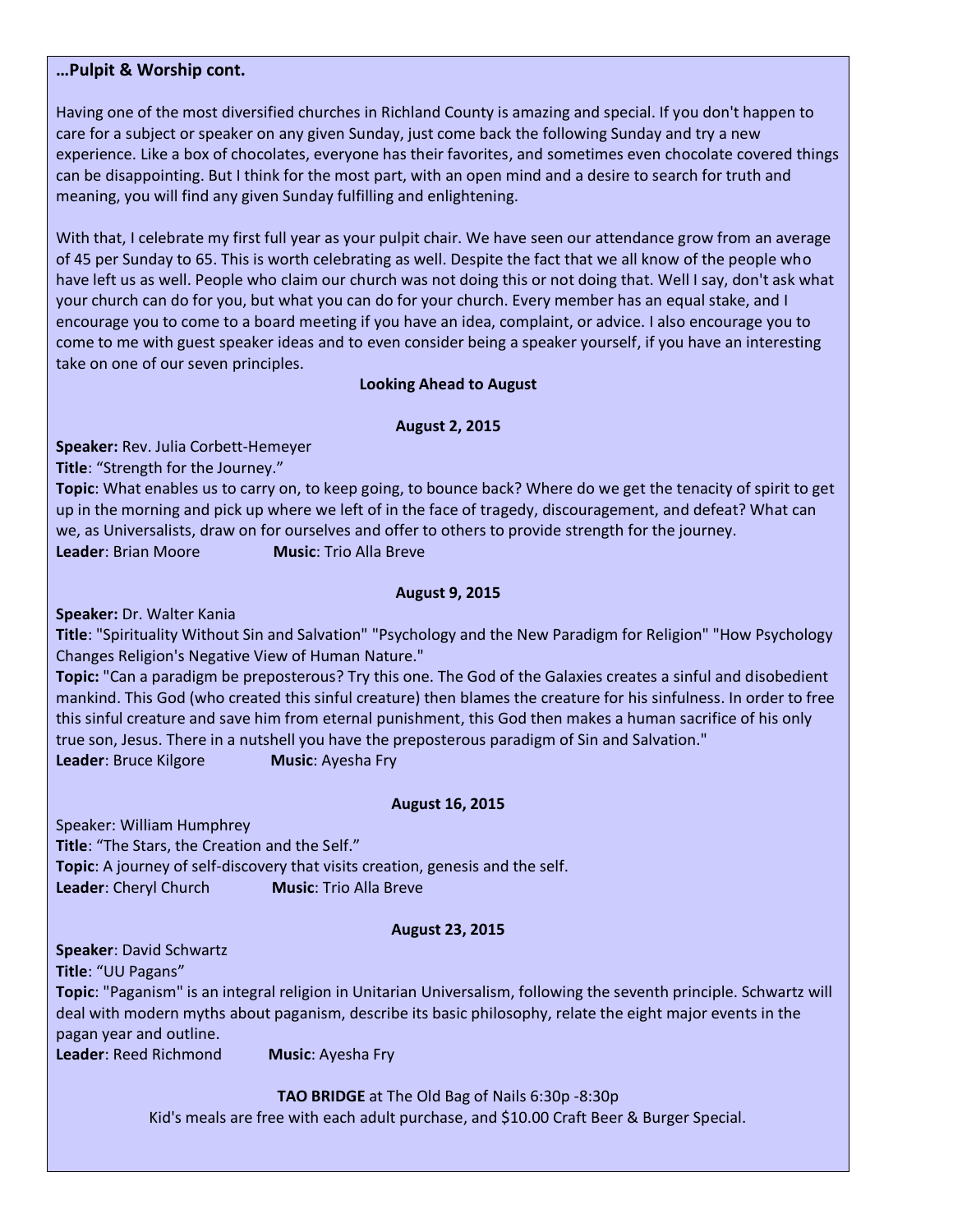#### **…Pulpit & Worship cont.**

#### **August 30, 2015**

**Speaker:** Dr. Catherine Stoner **Title/Topic**: Palm Park Animal Blessing - Fostering: "Whatever you do to the least of these", or how compassion for small things is a big deal. **Leader**: Joan Richmond **Music:** Trio Alla Breve

**Peace, Love, and Namaste to All Souls**



**Sandy Macpherson reads during Children's Moment.**

#### **…from Art O'Leary, Social Action/Social Justice Trustee**

There was a disappointing effort to attend the Mend Mansfield Coalition meeting July 16. When I spoke to Rev. Williams about 6 weeks ago he invited me to the meeting, but informed me that it would take place at Mt. Calvary Baptist Church. Somehow, when the editor of the News Journal got involved, the meeting was moved to the News Journal offices, and he sent out invitations. Since I had not provided Rev. Williams with any contact information (other than telling him I represented All Souls Church in Bellville), I guess I can understand. Nonetheless, Glenn and I felt pretty left out standing around Mt. Calvary parking lot (while the meeting was taking place).

On Friday, July 17, the Safe Night Block Party event at Prospect Park was cancelled due to threatening weather. Again disappointing. I did e-mail Kaitlin Durbin, the NJ reporter who covered the event, to see if she had any insight as to how the meeting was set up, and she suggested I contact Mr. Brennan, the editor, which I did. He said that he had been given a list of people to invite by Rev. Williams, but that he would put us on the e-mail list for future events. At Reed's suggestion, I also contacted Angel Ross-Taylor, who also said she would include us on the list for future meetings. As Glenn said, "we'll just keep knocking".

For now, the next two events may have passed by the time this gets to you. There are Safe Night Block Parties July 24 at North Lake Park from 6p to 8:30p and also at Prospect Park July 31, same times. Also, the Each One Reach One rally is scheduled for August 15. You can follow up for details at the Mend Mansfield Coalition Facebook page, and I'll make an announcement in church. Also, in the category of will have happened by the time you read this, is the Mansfield Pride event at South Park in Mansfield on July 25. Mandy is leading our presence, and I'm sure we will have a lot to be proud of coming out of the event, pun intended!

I have not had much response to my request for input on SA/SJ meetings or projects. Thanks to Chuck for making me aware of a possible "fracking" operation coming to Bellville…will keep "an eye out" on this. BUT otherwise, come on people, don't make me schedule a meeting and be the only one there. When do you want to get together to talk about/plan All Souls involvement in social issues that relate to the Seven Principles? I'm waiting at 567-560-4781 or [ao52@neo.rr.com.](mailto:ao52@neo.rr.com)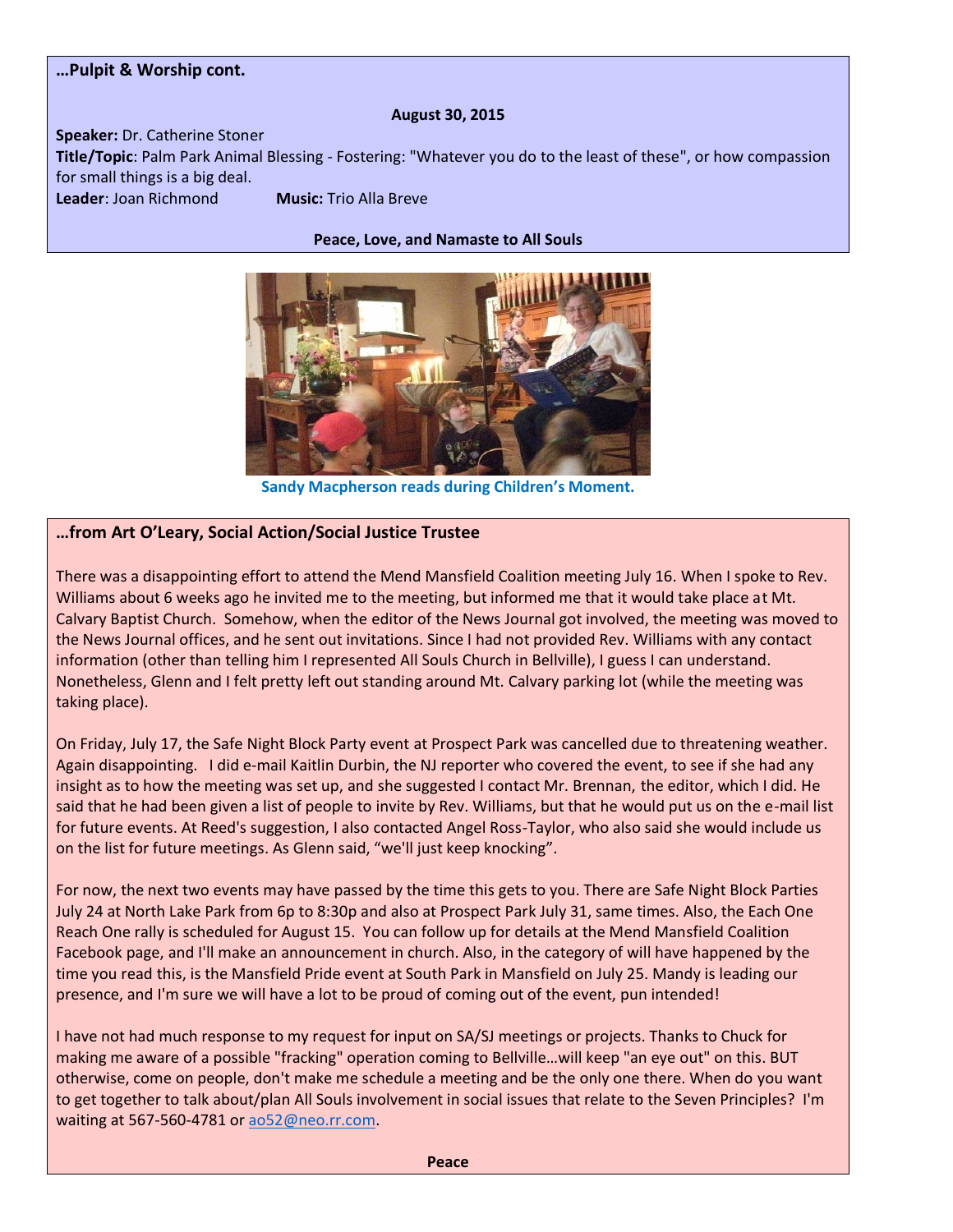## **Living Lotus Zen Sangha Upcoming Events**

#### **Monday, August 10 - 6:30pm - 8:00pm**

#### **Relax It's Just Coffee - 105 N. Main St. Mansfield, OH 44902**

Book Study Discussion – "The Gateless Barrier" - ["Case 2-Pai-Chang's Fox"](https://www.facebook.com/events/1446560768990499/?ref=1&action_history=%5B%7B%22surface%22%3A%22permalink%22%2C%22mechanism%22%3A%22surface%22%2C%22extra_data%22%3A%5B%5D%7D%5D)

Sangha members and friends are invited for coffee and informal discussion over a Zen book. NEED NOT HAVE ATTENDED PREVIOUS SESSIONS to jump iN!

BOOK: "The Gateless Barrier" -Robert Aitken Suggested Selections to Have Read before Discussion: "Case 2- Pai-Chang's Fox"

Every time Baizhang, Zen Master Dahui, gave a dharma talk, a certain old man would come to listen. He usually left after the talk, but one day he remained. Baizhang asked, "Who is there?" The man said, "I am not actually a human being. I lived and taught on this mountain at the time of Kashyapa Buddha. One day a student asked me, 'Does a person who practices with great devotion still fall into cause and effect?" I said to him, "No, such a person doesn't." Because I said this, I was reborn as a wild fox for five hundred lifetimes. Reverend Master, please say a turning word for me and free me from this wild fox body." Then he asked Baizhang, "Does a person who practices with great devotion still fall into cause and effect?" Baizhang said, "Don't ignore cause and effect."

Immediately the man had great realization. Bowing, he said, "I am now liberated from the body of a wild fox. I will stay in the mountain behind the monastery. Master, could you perform the usual services for a deceased monk for me?" Baizhang asked the head of the monks' hall to inform the assembly that funeral services for a monk would be held after the midday meal. The monks asked one another, "What's going on? Everyone is well; there is no one sick in the Nirvana Hall." After their meal, Baizhang led the assembly to a large rock behind the monastery and showed them a dead fox at the rock's base. Following the customary procedure, they cremated the body.

That evening, during his lecture in the dharma hall, Baizhang talked about what had happened that day. Huangbo asked him, "A teacher of old gave a wrong answer and became a wild fox for five hundred lifetimes. What if he hadn't given a wrong answer?" Baizhang said, "Come closer and I will tell you." Huangbo went closer and slapped Baizhang's face. Laughing, Baizhang clapped his hands and said, "I thought it was only barbarians who had unusual beards. But you too have an unusual beard!"

Bring your thoughts, notes, insights and confusions and a friend!

#### **Monday, August 24 at 6:30pm - 8:00pm at All Souls U.U. Church - 25 Church St. Bellville, OH 44813**

Everyone is welcome to practice with us! No previous meditation experience necessary. The church is opened at 6:00 p.m. Please enter from the side door, and we sit upstairs. Loaner meditation cushions (Zafus & Zabutons) are available, as well as pews for those who prefer/need to sit in a chair.

#### **Schedule**

 6:30pm-6:50pm - Zazen (sitting meditation) 6:50pm-7pm - Kinhin (walking meditation) 7pm-7:20pm - Zazen – (second period of zazen) 7:20pm-7:30pm - Liturgy – (Heart Sutra, chanting and prostrations) 7:30pm-8pm - Sangha Discussion & Business

 Brief Beginner's guide to Zazen & Kinhin: http://global.sotozen-net.or.jp/eng/practice/zazen/howto/index.ht